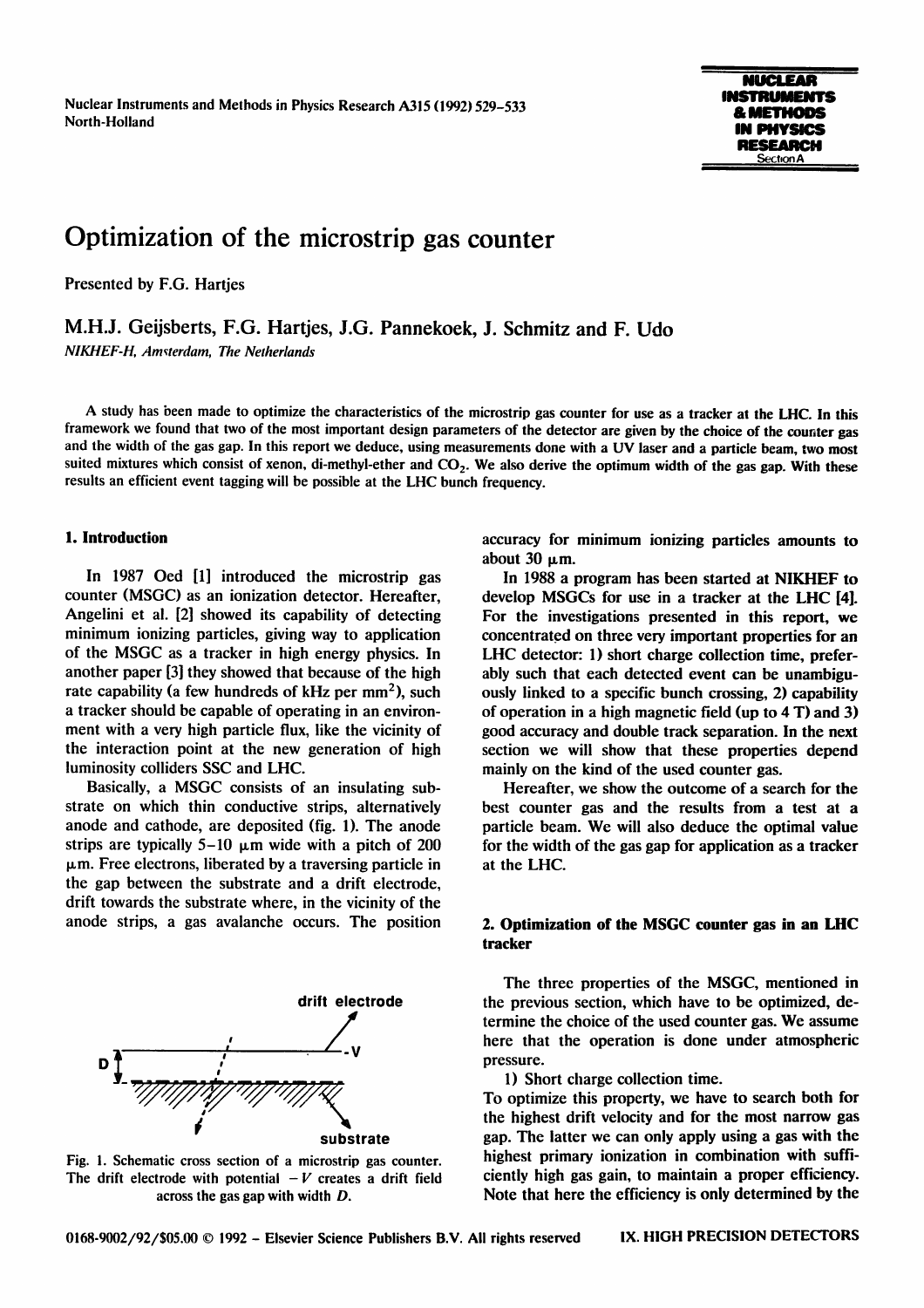number of primary clusters in the gas, under the assumption that the gas gain is a few times higher than the input noise of the preamps expressed in number of electrons.

2) Operation in a high magnetic field.

Only at a small Lorentz angle the effect of the magnetic field on the detector performance can be neglected. Therefore, when operating at high magnetic fields such as  $4$  T while E and B are not parallel, the mobility  $\mu = w/E$  has to be as low as possible, where w is the drift velocity,  $\bm{B}$  the magnetic field and  $\bm{E}$  the drift field.

3) Accuracy and double track separation.

Assuming that in general for <sup>a</sup> MSGC the resolution is mainly determined by the width and the content of the electron cloud, we will get the best accuracy for a gas with the highest total number of primary electrons and the lowest transverse diffusion. It is obvious, that for the best double track separation only a small diffusion is relevant. Note however, that this consideration is only valid as long as for most events the electron cloud is distributed over more than one anode strip, *i.e.* when the dimension of the electron cloud exceeds the pitch of the anode strips.

Summarizing we can state that for the best operation as <sup>a</sup> tracker at the LHC, we have to optimize the following five parameters of the counter gas:

1. The drift velocity as high as possible.

2. The primary ionization, both in numbers of clusters and in total number of electrons, to the highest level.

3. The gas gain a few times higher than the number of electrons of equivalent input noise of the preamps.

4. The mobility on a very low level. (In combination with 1. this implies that we can only operate at a high drift field.)

5. The transverse diffusion as low as possible .

An additional condition has to be set on the granularity of the strip pattern to avoid degradation of the resolution and the double track separation:

6. The anode pitch has to be smaller than the width of the electron cloud.

## 3. Results from tests using a UV laser and <sup>a</sup> radioactive source

In an early stage we skipped a lot of the commonly used counter gases like argon, methane and ethane which would obviously not lead to our goal. Instead, we confined ourselves to mixtures containing the densely ionizing gases xenon and di-methyl-ether (DME), which already have been used successfully for a MSGC [3], and  $CF_4$  and  $CO_2$ .



Fig. 2. Measured drift velocity  $w$  as a function of the electrical field E for DME.

Using <sup>a</sup> UV nitrogen laser \*, we measured the drift velocity of an extended group of mixtures of these four gases. For most of these mixtures, we also made <sup>a</sup> qualitative comparison of the maximum gas gain that could be obtained before <sup>a</sup> HV break down sets in.

The results will be extensively described in ref. [5]. In this report, we limit ourselves to the general behaviour for each of the four gases which we extracted from the drift velocity and gas gain measurements and from literature.

Xenon is a gas with excellent primary ionization [6], but, at high electrical fields, the drift velocity falls down to less than 50  $\mu$ m/ns.

DME has <sup>a</sup> high density of primary ionization clusters (55/cm) [7], a moderate total ionization density of 150  $e^-$ /cm, and gives the highest gain of all examined organic quenchers. Its mobility is very low (fig. 2). However, for pure DME the drift velocity even at high fields does not exceed  $\approx 55 \mu \text{m} / \text{ns}$  at which level it tends to form a plateau.

 $CF<sub>4</sub>$  has a high drift velocity, but only at low electrical fields. Moreover, at fields above <sup>6</sup> kV/cm, <sup>a</sup> strong absorption of free electrons sets in. Therefore, we exclude this gas for use in <sup>a</sup> MSGC.

 $CO<sub>2</sub>$  has a low and more or less constant mobility over a wide range of electrical fields, so high drift velocities can be reached while the Lorentz angle is low. However, its total ionization density is limited to  $\approx$  90 e<sup>-</sup>/cm [6], and the maximum attainable gas gain was moderately low.

By combining the general properties of some of these gases, we finally found two mixtures which are

\* NIKHEF type IA.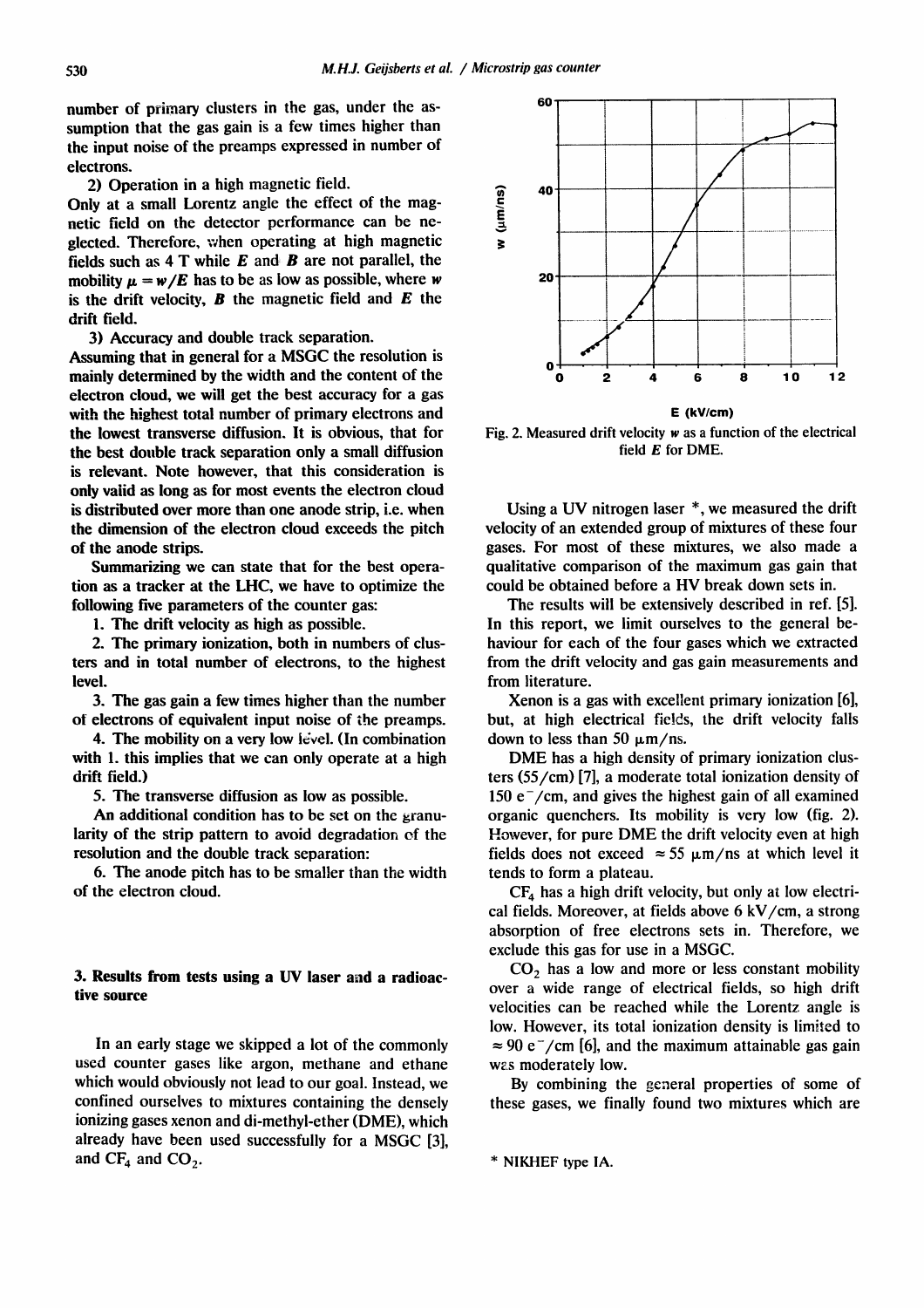

Fig. 3. Measured drift velocity  $w$  as a function of the electrical field  $E$  for mixtures of xenon, DME and CO<sub>2</sub>.

the best suited for high rate tracking. DME, with eventually an admixture of xenon, has the best characteristics from the point of view of primary ionization cluster density, ultimate gas gain, mobility and diffision. Its moderate drift velocity can be extensively raised by adding  $CO<sub>2</sub>$ , as shown in fig. 3. At a  $CO<sub>2</sub>$ concentration  $\geq 30\%$ , the drift velocity curve of a DME/xenon mixture does not show any longer a plateau, but continues to rise for high electrical fields. Therefore, we end up with two most suited mixtures:  $DME/CO_2$  60/40 and Xe/DME/CO<sub>2</sub> 30/30/40.

In the latter mixture, the replacement of half of the DME by xenon gives the advantage of <sup>a</sup> lower inflammability. The increased level of diffusion from xenon may improve the resolution in cases where, due to the small dimensions of the electron cloud, the anode pitch becomes the limiting factor.

#### 4. Results from a particle beam test

The resolution and efficiency for  $DME/CO<sub>2</sub> 60/40$ was measured in an 8 GeV/c pion beam at CERN. The detector had <sup>a</sup> gas gap of 2.8 mm wide and an anode pitch of 200  $\mu$ m. The angle of incidence was parallel to the normal. Fig. 4 and 5 show that the resolution for minimum ionizing particles is around 30  $\mu$ m while the efficiency, depending on the applied software threshold, exceeds 95%. At <sup>a</sup> cathode strip voltage of  $-720$  V we measured as an average signal  $1.8 \times 10^5$  electrons from the anode strips. From this we



Fig. 4. Measured resolution rms as a function of the threshold Th expressed in number of primary electrons  $N_c$  for DME/ CO, 60/40.

get, under the assumption of 35 electrons along a 2.8 mm long track, <sup>a</sup> gas gain of about 5000. Note that the applied cathode voltage of  $-720$  V was considerably above the minimum operating voltage of  $-770$  V, so the maximum gain of this gas is more than sufficient.

Depending on the threshold, more than 50% of the events were captured by not more than one anode strip. Obviously, for this gas the dimension of the



Fig. 5. Measured efficiency  $\epsilon$  as a function of the threshold Th expressed in number of primary electrons  $N_e$  for DME/ CO, 60/40.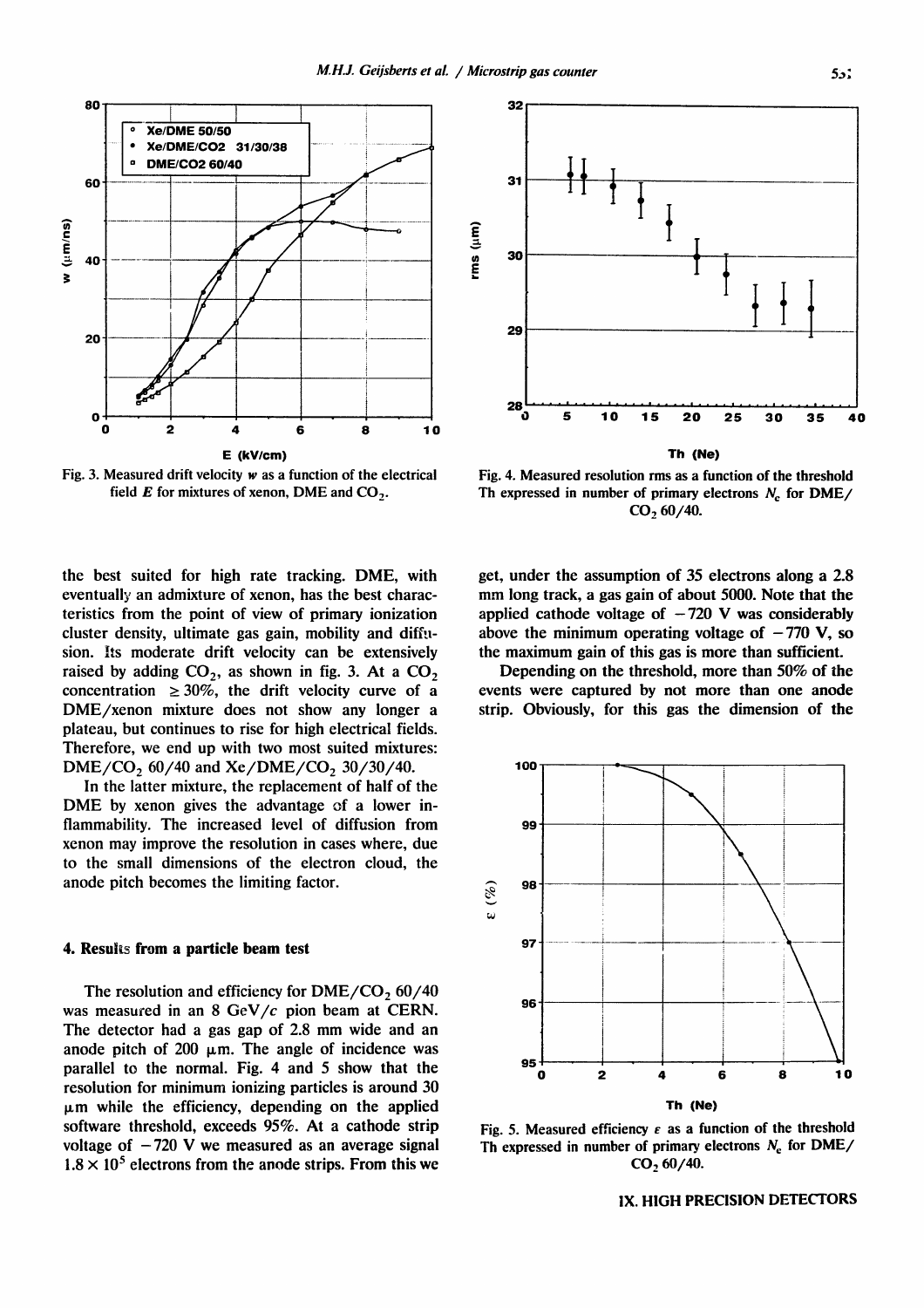

Fig. 6. Histogram of the measured arrival time  $T$  for a MSGC with a gas gap of 2.8 mm for  $DME/CO$ ,  $60/40$  at a drift field of <sup>8</sup> kV/cm. An area of 30 ns wide, as marked by the arrows, contains 88% of the events.

electron cloud was smaller than the anode pitch, leading to a degradation of the accuracy and the need to corréct the measured data for systematic errors. For the presented results this was done using a combined linear-sinusoidal correction function .

To investigate the timing properties, the arrival time of 100 pulses from a single anode strip was measured by a digital oscilloscope. The pulses were digitized using a constant fraction discriminator to avoid any influence from the amplitude. The result in fig. 6 shows that <sup>a</sup> fraction of 88% of the events, as indicated by the two arrows, is located within a 30 ns wide time slot. It is obvious that, when scaling the applied gap width of 2.8 mm down to <sup>1</sup> mm, more than 90% of the events can be expected to be confined within a 16 ns time slot which is the bunch crossing period of the LHC. The process of charge collection is thus fast enough to permit a reliable event tagging.

# 5. Optimization of the gas gap width

From the requirement of <sup>a</sup> short charge collection time, we have learned that the gas gap has to be as narrow as possible. We will now discuss how the other desired detector properties are affected by the width of the gas gap.

The Lorentz angle, in first approximation, can be expected to be independent of the gas gap width. The shift of the measured position due to the magnetic field scales with the gap width, so a narrow gap will be advantageously.

The resolution can be expected to be independent of the gap width, as long as the width of the electron cloud upon arrival at the substrate surface is mainly ruled by diffusion. This behaviour can be understood by taking into account that, while reducing the width of the gas gap, the deterioration of the resolution due to the reducing number of primary electrons, is counterbalanced by the improving resolution from the reduced dimension of the electron cloud. Therefore, with respect to the resolution for perpendicular tracks, the width of the gas gap may have any value. Note that for slanting tracks whose projection is parallel to the strips, better results can be expected due to the improved electron statistics.

For the double track separation, reducing the gas gap will also reduce the dimension of the gas cloud since this parameter is mainly ruled by diffusion. The double track resolution thus improves when reducing the gap width. However, when using a low diffusion gas, the presently used anode pitch of  $200 \mu m$  is already the limiting factor for gas gaps of <sup>3</sup> mm.

The efficiency of course, will deteriorate when reducing the gas gap. For a given width of the gas gap, the theoretical highest efficiency  $\varepsilon$  follows from the average number of primary cluster  $n$  according to

$$
\varepsilon = 1 - e^{-n}.\tag{1}
$$

Therefore, assuming for each of the two best mixtures an ionization density of 35 clusters per cm, for a gap of <sup>1</sup> mm we would still get an efficiency of 97% with <sup>a</sup> sufficiently high gas gain.

Will it be possible to obtain such a gain? For the gas mixture used for the beam test described in the previous section, a gain of at least  $10<sup>4</sup>$  was already possible for <sup>a</sup> 4.5 mm wide gas gap, which is at least several times higher than the noise of most integrated preamp/ multiplexer circuits. We could reach such <sup>a</sup> high gain not only because of a proper choice of the gas, but also because of the high value of the applied drift field (8 kV/cm). The mechanism of this behaviour can be understood from the following.

Because the drift field induces a positive charge over all conductors on the substrate, a higher drift field will lead to a higher positive charge on the anodes. As a consequence, the gas gain, which is mainly ruled by the anodic charge, will rise. In contrast to this, the increased drift field will reduce the charge density on the cathodes, resulting in a higher breakdown voltage and thus in a higher maximum, gas gain.

Tests done in the laboratory with a decreasing drift field confirm this assumption: while bringing the field down and leaving the cathode voltage on the same high